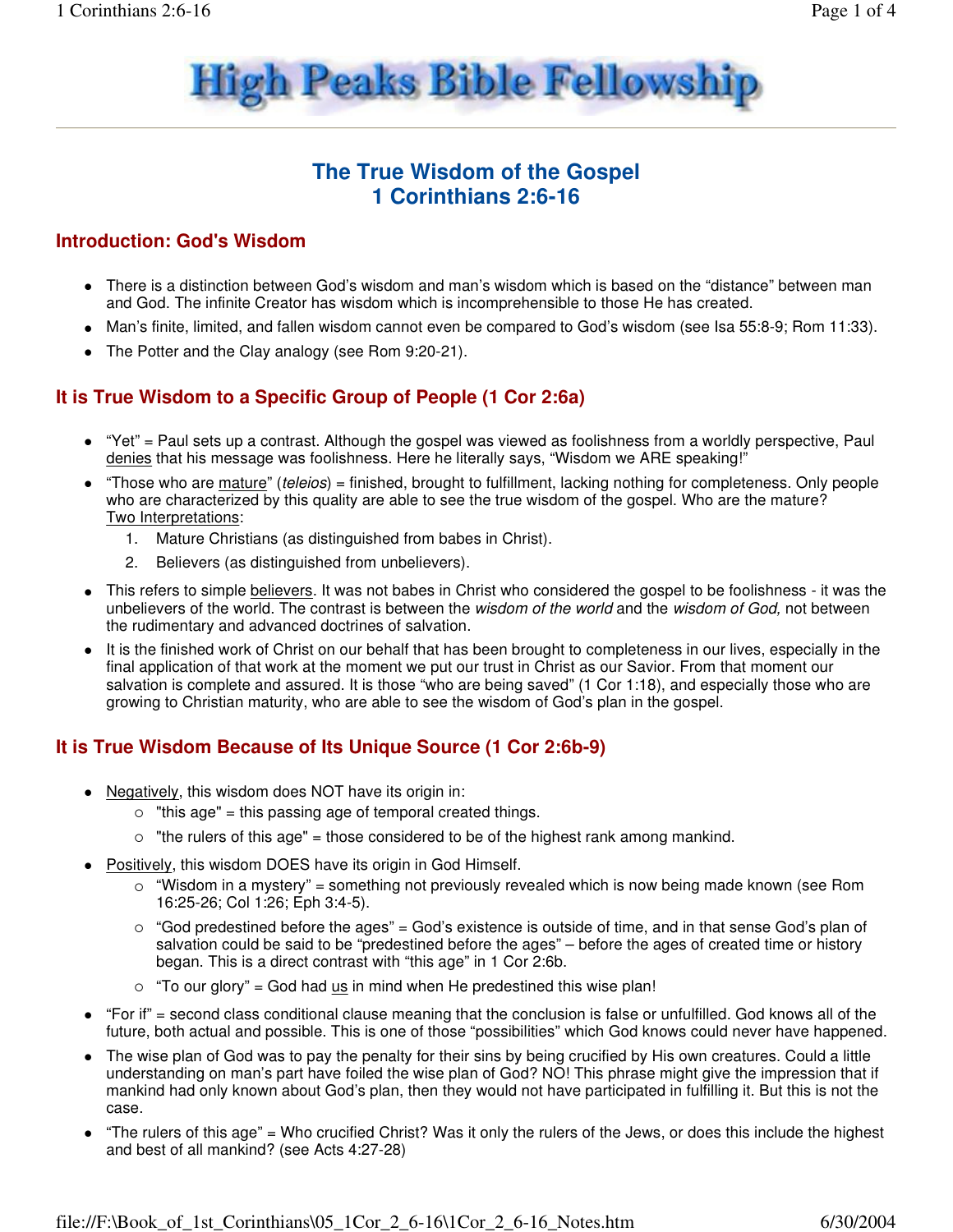- "Lord of glory" = the person who was crucified was definitely a divine person!
- Paul cites their crucifixion of Christ as proof of their ignorance of the wisdom of God.
- "Just as it is written" = Paul is giving the general idea of Isa 64:4 (although not quoting it verbatim). Look at the context of the passage Paul cites here:
	- Isa 64:3 says God does things that we do not expect.
	- $\circ$  lsa 64:6 says that all of our so-called righteous deeds are like filthy rags.
	- $\circ$  Isa 64:8 proclaims, "But now, O LORD, You are our Father, We are the clay, and You our potter; And all of us are the work of Your hand."
- The original context of Paul's reference here clearly points to the Creator-creature distinction. This emphasizes that none of His creatures can completely understand the ways of God. This is why we desperately need what Paul is now going to address in the next section of this passage!

## **It is True Wisdom Because of the Way it Was Communicated (1 Cor 2:10-16)**

#### **Receiving True Wisdom by Revelation (1 Cor 2:10-11)**

- "FOR" = Paul gives additional explanation for saying "we speak God's wisdom in a mystery, the hidden wisdom of God" (1 Cor 2:7).
- $\bullet$  "To us" = to those to whom this revelation was made, namely the apostles and prophets (Eph 3:5). Who were the recipients of New Testament revelation? The apostles and prophets of the pre-canon period when the New Testament was still being written.
- The Revelation of Scripture: "God revealed" (apokalupto) = to make known what was previously unknown.
- "Through the Spirit" = through the instrumentality of the Holy Spirit; He is the agent.
- "The Spirit searches" (ereuna) = to search accurately or diligently, so as to have a thorough knowledge. This does not mean that He searches as people do, but that He already has the kind of knowledge that people would only obtain through a process of research. This expresses the omniscience of the Holy Spirit. He understands the plans and counsels of God.
- Paul illustrates his point with an analogy on the human level:
	- 1. Just as no one knows the thoughts of a man but the man himself, so no one knows the thoughts of God but God himself.
	- 2. Just as every man does know his own thoughts, so the Spirit of God knows the thoughts of God.
- The point to be illustrated here is the knowledge of the Spirit. The Holy Spirit is thoroughly qualified to deliver the revelation of God's wisdom.

#### **Transmitting True Wisdom by Inspiration (1 Cor 2:12-13)**

- "Now we OURSELVES" = the emphatic pronoun indicates the apostles and prophets who were the recipients of God's NT revelation. The context shows that the apostle is speaking of revelation and inspiration, and therefore we must mean we apostles, and not Christians in general.
- "Not the spirit of the world" = not the spirit which operates in and controls the fallen world system (the one that the "rulers of this age" have).
- "So that" = a purpose clause, meaning "in order that; for the purpose that." God took action so that men might know of His wise plan. There was not only an eternal purpose in the mind of God (1 Cor 2:7), but a revelation of it to the apostles and prophets so that others might also know of God's plan.
- The Inspiration of Scripture: See 2 Pet 1:21. Though spoken through the instrumentality of men, the Scriptures are the Word of God. The Bible is not a human product breathed into by the Divine Spirit, but a Divine product produced through the instrumentality of men.
- "The things freely given" = the things revealed by God to the New Testament writers. Often this passage is applied to what all believers can know about the blessings they have been given in Christ. But the meaning of every passage is limited by its context. This clause does not refer to the spiritual blessings enjoyed by all believers, but to what God has revealed to the apostles (see 1 Cor 2:10).
- "Which things we also speak" = Paul is saying, "We not only know (by revelation), but we also communicate the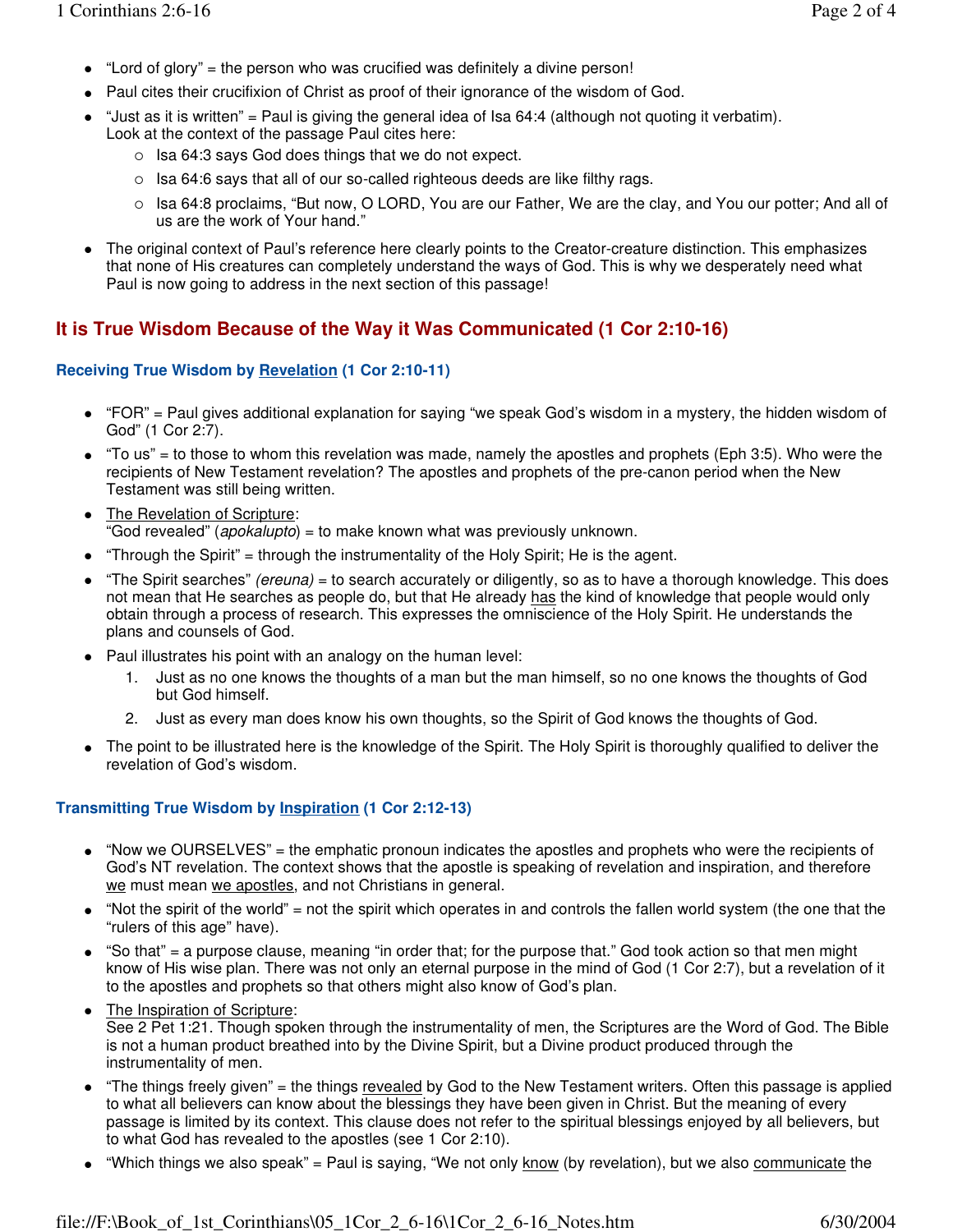things which God has revealed. This was not accomplished by words of human wisdom.

- "Combining (sungkrino) spiritual thoughts with spiritual words" = this can mean not only to mentally combine or compare, but also to explain. Joining spiritual things to spiritual words means to explain the things of the Spirit in the words of the Spirit.
- Often this verse is used as a prooftext for the doctrine that "Scripture interprets Scripture," that believers are to compare one portion of the Spirit's teaching with another. This is a very important principle of biblical interpretation, however this specific verse should not be used as its basis. The context of this passage makes it clear that this is not what Paul is teaching here. Paul is explaining how the inspiration of the Holy Spirit operates in the lives of those to whom God had chosen to give New Testament revelation.

#### **Understanding True Wisdom by Illumination (1 Cor 2:14-16)**

- "A Natural Man" (psuchikos) = "soul-ish" (notice that Paul does not use the term "flesh," sarx). He chooses a word that describes the unregenerate man at his very best, but a man who is limited to the realm of the soul.
- "Does not accept" = they bounce right off. It is the work of the Holy Spirit that makes it possible for us to accept the things of the Spirit of God.
- $\bullet$  "He cannot understand *(ginosko)* them" = to come to learn, to gain an intimate personal knowledge of something, especially in the sense of loving or approving of these truths. It is not simply that the unrenewed man does not do it or that he will not do it, but he cannot do it. He needs to be changed by the influence of the Holy Spirit before he can understand the truth.
- "They are spiritually discerned" (anakrino) = spiritually examined or investigated; to follow up (ana) a set of particulars in order to distinguish (krino). It is used for examining the Scriptures with the idea of proving or coming to a conclusion (Acts 17:11). This describes the ability to perceive God's wisdom with the help of the indwelling Holy Spirit.
- The Illumination of Scripture:

This is the special ministry of the Holy Spirit for helping the believer to understand the truths of the Bible. This requires His indwelling presence in the believer, which precludes an unbeliever from experiencing this special aid to understanding God's truth.

- $\bullet$  "The Spiritual Man" (pneumatikos) = one who is filled with and governed by the Spirit of God. This person meets the requirements for the ministry of illumination by the Holy Spirit.
- "All things" = the spiritual man is qualified to understand God's revealed wisdom because he has his heart illuminated by the Holy Spirit. What are "ALL things?" The context of this passage limits the meaning to the things of the Spirit.
- "Yet he himself is appraised by no one" = the natural man is not even equipped to examine the evidence, let alone to pass judgment on a spiritual man.
- In 1 Cor 2:16, Paul quotes Isa 40:13 which is a passage describing the majesty and infinity of the Creator, as distinguished from His creation. This again clearly points to the Creator-creature distinction. Paul is providing additional explanation for his previous statement that the natural man is not qualified to judge the spiritual man.
- $\bullet$  "But we OURSELVES have the mind of Christ" = the emphatic pronoun identifies we as the apostles and prophets (see 1 Cor 2:12).
- "The mind of Christ" = the wisdom of God which was the result of divine thought. This points to the wisdom of God that was being revealed and communicated through the inspiration of the Holy Spirit.
- The Greek philosophers and the Jewish theologians had judged Paul and pronounced his preaching foolishness. Here he declares that they are not competent judges! The natural man cannot discern the things of the Spirit and is incompetent to judge those whom the Spirit has taught.

### **Points of Application**

- From eternity God predestined this wise plan of salvation, but now that He has revealed it to us this plan is not meant to be kept hidden. God intends that those of us who now know about His wise plan should share it with anyone we meet!
- Every believer has access to the illumination of the Holy Spirit, but in order to experience it we must be actively reading and studying the Word of God. We must be "moving forward" in reading, studying, memorizing, and meditating in order for the Holy Spirit to guide and teach us special insights into His revealed truth.